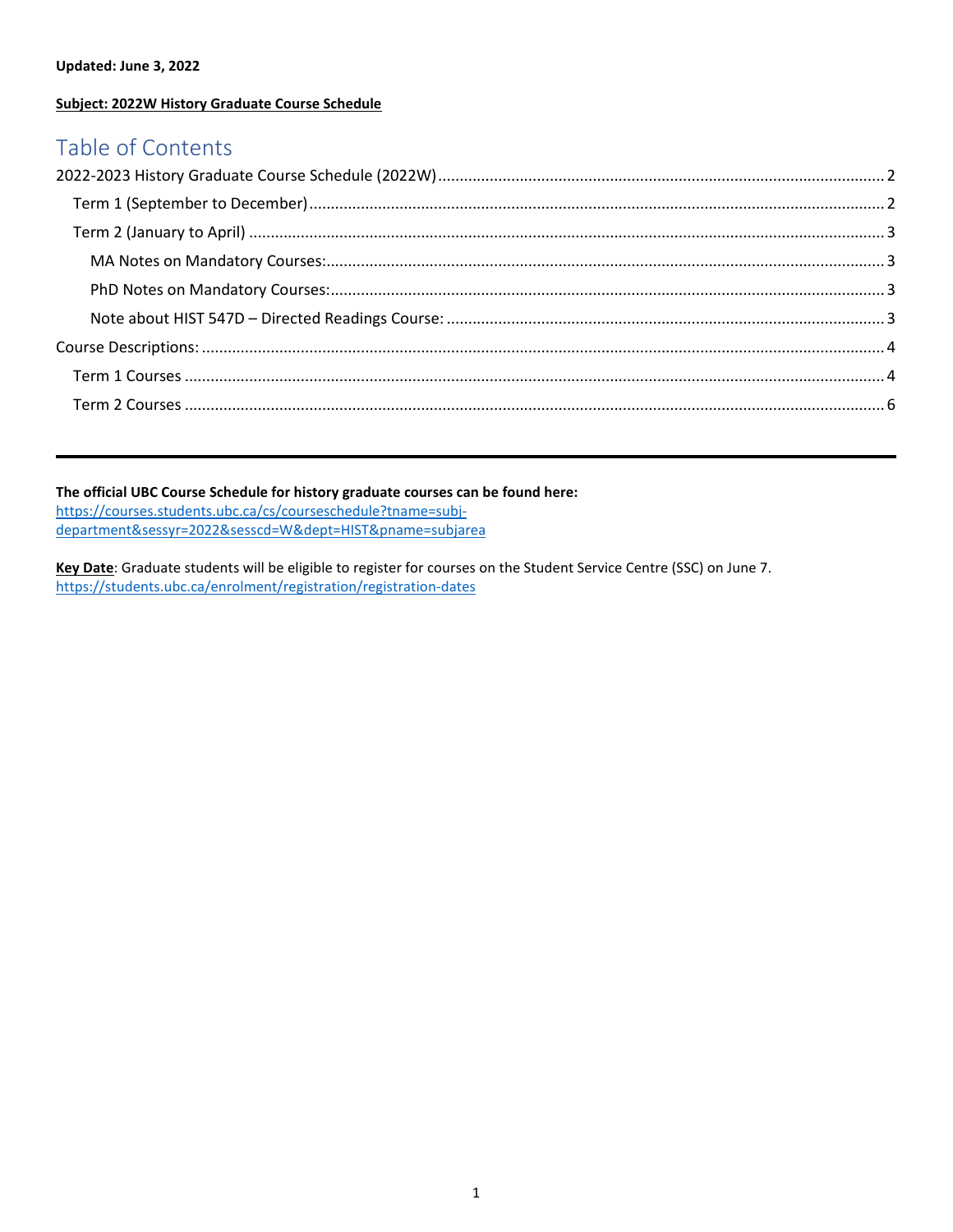# 2022-2023 History Graduate Course Schedule (2022W)

# Term 1 (September to December)

| Course | Sec. | <b>Title</b>                                                                                          | Days           | <b>Times</b>   | Build./Rm.          | Instructor           |
|--------|------|-------------------------------------------------------------------------------------------------------|----------------|----------------|---------------------|----------------------|
| 547A   | 101  | <b>Special Topics in History:</b><br>PhD Professional Development Seminar                             | Mon            | 9:30AM-12:00PM | <b>BUTO</b><br>1226 | Dr. Bonnie<br>Effros |
|        |      | <b>PhD Note:</b><br>Mandatory PhD course in Year 1, Term 1<br>Course restricted to PHD, HIST students |                |                |                     |                      |
| 547D   | 032  | Special Topics in History: Introduction to Manchu<br>Studies and Intellectual History                 | Thu            | 5:00PM-7:00PM  | <b>BUCH</b><br>B211 | Dr. Shoufu<br>Yin    |
|        |      | Important:<br>See Course Note below about registration                                                |                |                |                     |                      |
| 548D   | 101  | Historiography                                                                                        | Wed            | 3:30PM-6:00PM  | <b>SWNG 109</b>     | Dr. Steven<br>Lee    |
|        |      | <b>MA Note:</b><br>Mandatory MA course in Year 1                                                      |                |                |                     |                      |
| 594    | 101  | Readings in Aboriginal History                                                                        | Thu            | 9:30AM-12:00PM | <b>BUTO</b><br>1112 | Dr. Coll<br>Thrush   |
| 599    | 101  | <b>MA Research Seminar</b>                                                                            | Wed            | 9:30AM-12:00PM | <b>BUTO</b><br>1112 | Dr. Paige<br>Raibmon |
|        |      | <b>MA Note:</b><br><b>Mandatory MA course in Year 2</b>                                               |                |                |                     |                      |
| 547D   | 101  | <b>History Directed Readings Course</b>                                                               | See Note Below |                |                     |                      |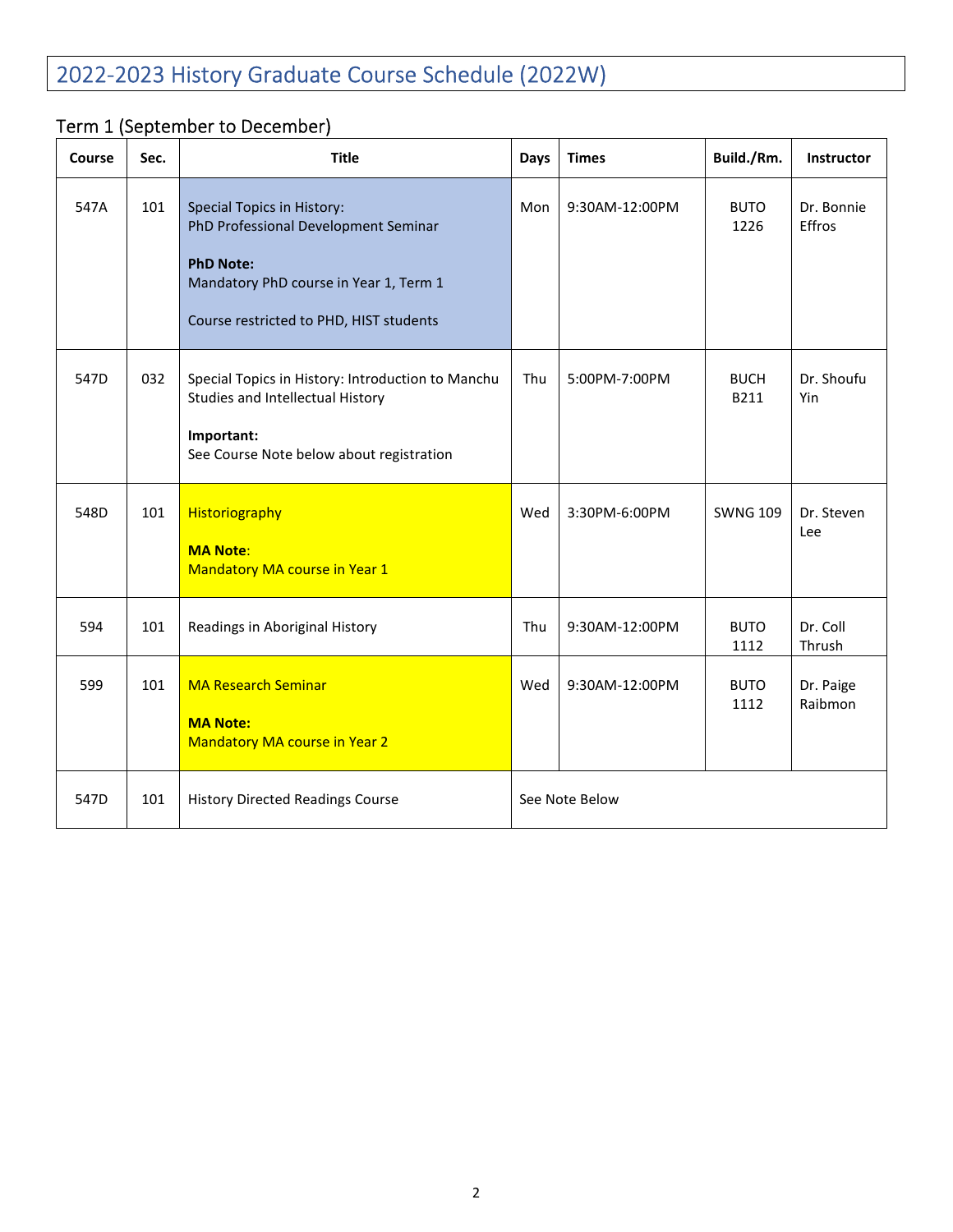### Term 2 (January to April)

| Course | Sec. | <b>Title</b>                                                                                                                                                | <b>Days</b>    | <b>Times</b>    | Build./Rm.       | <b>Instructor</b>        |
|--------|------|-------------------------------------------------------------------------------------------------------------------------------------------------------------|----------------|-----------------|------------------|--------------------------|
| 585A   | 201  | Topics in Cultural History: Visual and Material<br>Culture                                                                                                  | Thu            | 1:30PM-4:00PM   | <b>BUTO 1133</b> | Dr. Kelly<br>McCormick   |
| 586A   | 201  | Topics in Intellectual History: Mao & Memory                                                                                                                | Mon            | 10:00AM-12:30PM | <b>BUTO 1112</b> | Dr. Timothy<br>Cheek     |
| 581D   | 201  | Topics in Science, Technology, and Society:<br>Public Intellectuals - Science and Political<br>Activism<br>Note:<br>This course is cross-listed with STS502 | Tue            | 10:00AM-12:30PM | <b>SOWK 324</b>  | Dr. Alexei<br>Kojevnikov |
| 699    | 201  | <b>PhD Research Seminar</b><br><b>PhD Note:</b><br>Mandatory PhD course in Year 1, Term 2<br>Course restricted to PHD, HIST students                        | Wed            | 9:30AM-12:00PM  | <b>BUTO 1112</b> | Dr. Paige<br>Raibmon     |
| 547D   | 201  | <b>History Directed Readings Course</b>                                                                                                                     | See Note Below |                 |                  |                          |

### MA Notes on Mandatory Courses:

- **HIST 548D is mandatory for first year MA students**
- **HIST 599 is mandatory for second year MA students.**

#### PhD Notes on Mandatory Courses:

- **HIST 547A (PhD Professional Development Seminar) is a mandatory course for first year PhD students, taken in Term 1 of Year 1 of the PhD program.**
- **HIST 699 (PhD Research Seminar) is a mandatory course for first year PhD students, taken in Term 2 of Year 1 of the PhD Program.**

#### Note about HIST 547D – Directed Readings Course:

| HIST 547D, 101 (T1) | HIST 547D courses represent one-on-one directed reading courses with a professor. In general, these   |
|---------------------|-------------------------------------------------------------------------------------------------------|
|                     | courses are done with a supervisor and their student if there are no suitable graduate courses        |
| HIST 547D, 201 (T2) | available for the student.                                                                            |
|                     |                                                                                                       |
|                     | When a professor (usually the supervisor) agrees to do a directed readings course with their student, |
|                     | the professor notifies the graduate program assistant to set up student registration for the course.  |
|                     |                                                                                                       |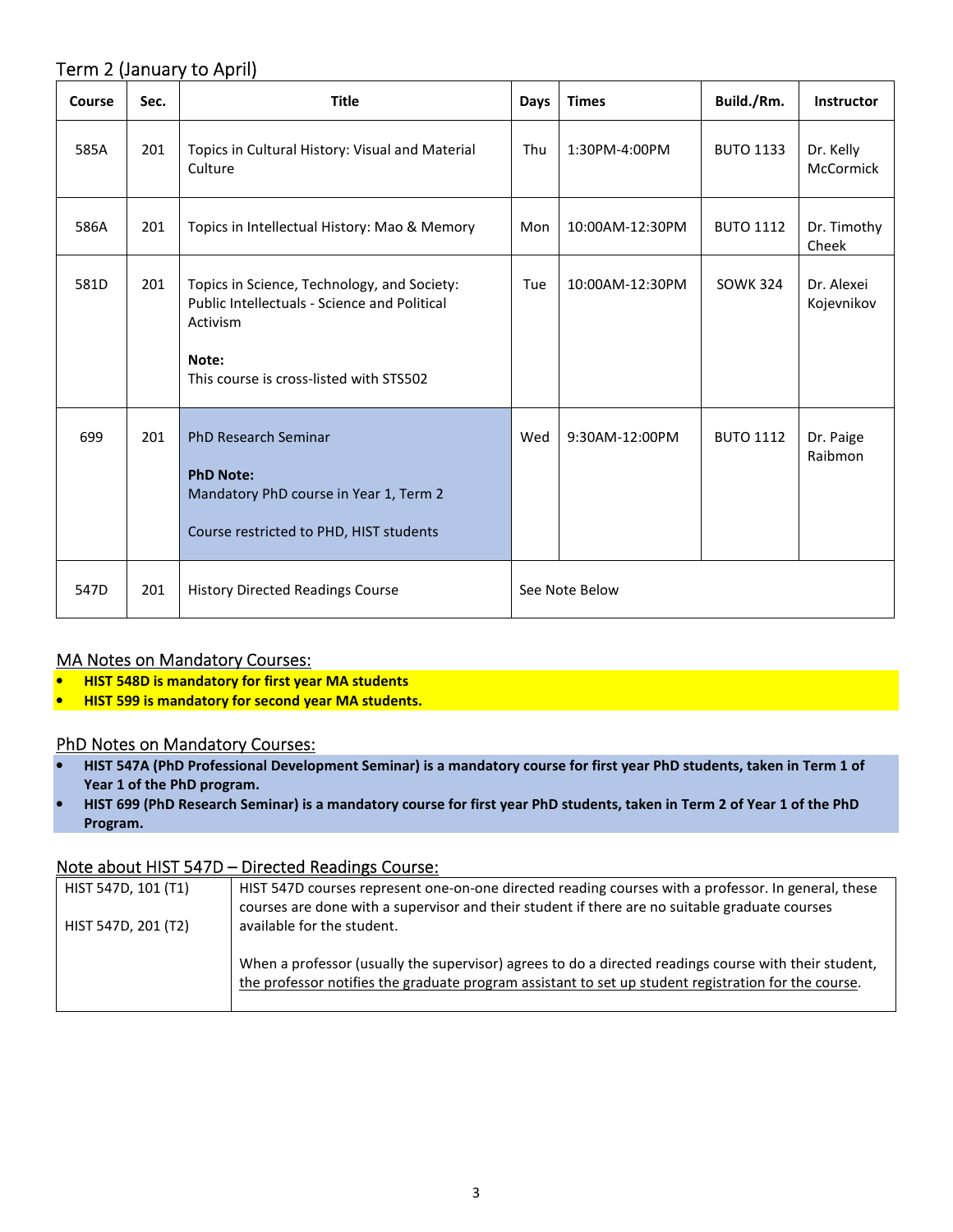# Course Descriptions:

### Term 1 Courses

| Course                                                                                                             | Description                                                                                                                                                                                                                                                                                                                                                                                                                                                                                                                                                                                                                                                                                                                                                                                                                                                                                                                                                                                                                                                                                                                                                                                      |
|--------------------------------------------------------------------------------------------------------------------|--------------------------------------------------------------------------------------------------------------------------------------------------------------------------------------------------------------------------------------------------------------------------------------------------------------------------------------------------------------------------------------------------------------------------------------------------------------------------------------------------------------------------------------------------------------------------------------------------------------------------------------------------------------------------------------------------------------------------------------------------------------------------------------------------------------------------------------------------------------------------------------------------------------------------------------------------------------------------------------------------------------------------------------------------------------------------------------------------------------------------------------------------------------------------------------------------|
| HIST 547A, Section 101                                                                                             | This is a mandatory course for Doctoral students taken in Term 1 of Year 1 of the PhD program.                                                                                                                                                                                                                                                                                                                                                                                                                                                                                                                                                                                                                                                                                                                                                                                                                                                                                                                                                                                                                                                                                                   |
| Special Topics in History:<br>PhD Professional<br>Development Seminar<br>Dr. Bonnie Effros<br>bonnie.effros@ubc.ca | This course is intended to help you understand the rationale and objectives of the skills you will<br>develop (or further develop) in the course of working toward your PhD. We will review some basic<br>survival strategies in addition to some blue sky thinking about what you might want to consider now<br>that you have embarked upon your current educational path. Give the changing nature of the<br>historical profession and the various directions in which the PhD may take you these days, we will<br>survey not just the academic profession but the variety of careers for which you will<br>gain marketable skills in the course of your degree and how to get to those places professionally.                                                                                                                                                                                                                                                                                                                                                                                                                                                                                 |
| HIST 548D, Section 101                                                                                             | This is a mandatory course for MA students taken in Term 1 of Year 1 of the MA program.                                                                                                                                                                                                                                                                                                                                                                                                                                                                                                                                                                                                                                                                                                                                                                                                                                                                                                                                                                                                                                                                                                          |
| Historiography<br>Dr. Steven Lee<br>sh.lee@ubc.ca                                                                  | This course will explore the historiography of global/world history, and how historians have<br>conceptualized and approached the subject. We will examine a number of themes in the field,<br>including capitalism, "big history", revolution, gender, race, and the environment. Readings will<br>feature interdisciplinary approaches to the field, as well as the role of region, comparison, and<br>"connection" in the writing of world history texts. While many of our books engage modern history,<br>the significance and meaning of pre-modern global approaches will also be considered.                                                                                                                                                                                                                                                                                                                                                                                                                                                                                                                                                                                             |
| HIST 599, Section 101                                                                                              | This is a mandatory course for MA students taken in Term 1 of Year 2 of the MA program.                                                                                                                                                                                                                                                                                                                                                                                                                                                                                                                                                                                                                                                                                                                                                                                                                                                                                                                                                                                                                                                                                                          |
| MA Research Seminar<br>Dr. Paige Raibmon<br>paige.raibmon@ubc.ca                                                   | The MA research seminar introduces students to the problems, materials, and research methods in<br>the discipline; candidates must demonstrate their ability to use documents and other sources, and to<br>write and defend papers based on such research. Ideally, the seminar paper will be the nucleus of the<br>MA thesis.                                                                                                                                                                                                                                                                                                                                                                                                                                                                                                                                                                                                                                                                                                                                                                                                                                                                   |
| HIST 547D, Section 032<br>Special Topics in History:<br>Introduction to Manchu                                     | Graduate Students who wish to take HIST 547D, Section 032 must also register and participate (in-<br>person) in HIST 490Q, Section 101 as an AUDIT. For assistance in registering as an AUDIT, please<br>contact the History Graduate Programme Assistant at hist.grad@ubc.ca.                                                                                                                                                                                                                                                                                                                                                                                                                                                                                                                                                                                                                                                                                                                                                                                                                                                                                                                   |
| Studies and Intellectual<br>History<br>Dr. Shoufu Yin<br>shoufu.yin@ubc.ca                                         | This course offers an introduction to the Manchu language, as well as Manchu studies and global<br>intellectual history. It is not only a language class but also a seminar that explores how the literacy of a<br>much-overlooked language can open up new possibilities for doing cultural, literary, and intellectual<br>histories. No prior study of Manchu (or any language other than English) is expected or required. We<br>will start by learning the Manchu writing system and the peculiarities of Manchu orthography. Once<br>these basics have been covered, we will develop comprehension skills by studying Manchu grammar<br>and reading original texts. By the end of the course, students should be able to correctly read,<br>transcribe, and translate materials of an intermediate level of difficulty, whether in printed or<br>manuscript form, with the help of a dictionary. During this process, we read cutting-edge scholarship<br>that uses Manchu-language materials and will develop critical understandings of emerging trends in<br>Chinese, Eurasian, and global histories. The workload will be equivalent to a typical fourth-year<br>undergraduate seminar. |
|                                                                                                                    | Graduate students who wish to take this class will enroll in a directed reading (HIST547D, section 032)<br>while registering into HIST490Q (Section 101) as an audit.                                                                                                                                                                                                                                                                                                                                                                                                                                                                                                                                                                                                                                                                                                                                                                                                                                                                                                                                                                                                                            |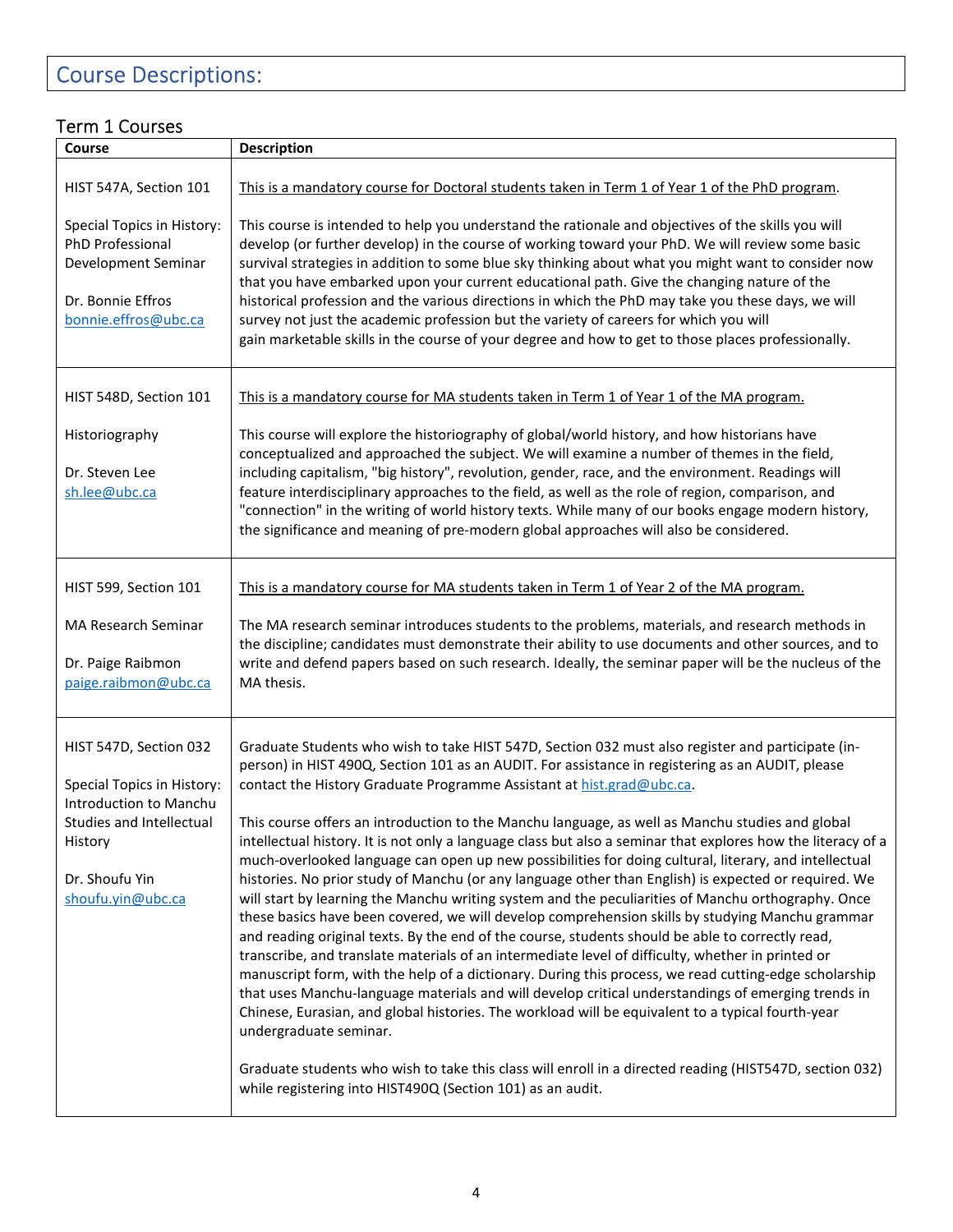| Course                                                                                              | <b>Description</b>                                                                                                                                                                                                                                                                                                                                                                                                                                                                                                                                                                                                                                                                                                                                                                                                                                                                                                                                                                                                                                                                                                       |
|-----------------------------------------------------------------------------------------------------|--------------------------------------------------------------------------------------------------------------------------------------------------------------------------------------------------------------------------------------------------------------------------------------------------------------------------------------------------------------------------------------------------------------------------------------------------------------------------------------------------------------------------------------------------------------------------------------------------------------------------------------------------------------------------------------------------------------------------------------------------------------------------------------------------------------------------------------------------------------------------------------------------------------------------------------------------------------------------------------------------------------------------------------------------------------------------------------------------------------------------|
| HIST 594, Section 101<br>Readings in Aboriginal<br>History<br>Dr. Coll Thrush<br>coll.thrush@ubc.ca | This course is an introduction to best practices in Indigenous history, with a focus on North America<br>north of Mexico. We take as our beginning assumption the fact that history, as a discipline, has been<br>somewhat late in taking up Indigenous studies approaches to our work. That being the case, we are<br>particularly interested in works that fit solidly within the historical frame but which take seriously<br>Indigenous epistemologies and ontologies, archival traditions, and contemporary concerns.<br>We are also interested, to a somewhat lesser degree, in works that attend to the ongoing structures<br>of settler colonialism. Most (but not all) of our authors are themselves Indigenous, and we will also<br>spend a fair amount of time considering our own positionalities in relationship to the field and how<br>this might shape our practices and projects going forward. By the end of the course, you should be<br>equipped to think critically about scholarly practice and to identify important pathways for future<br>research, writing, service, and community engagement. |

# Directed Readings Courses:

| <b>Course</b>                      | <b>Description</b>                                                                                                                                                                                                                  |
|------------------------------------|-------------------------------------------------------------------------------------------------------------------------------------------------------------------------------------------------------------------------------------|
| HIST 547D, Section 101<br>(Term 1) | HIST 547D courses represent one-on-one directed reading courses with a professor. In general, these<br>courses are done with a supervisor and their student if there are no suitable graduate courses<br>available for the student. |
| HIST 547D, Section 201<br>(Term 2) | When a professor (usually the supervisor) agrees to do a directed readings course with their student,<br>the professor notifies the graduate program assistant to set up student registration for the course.                       |